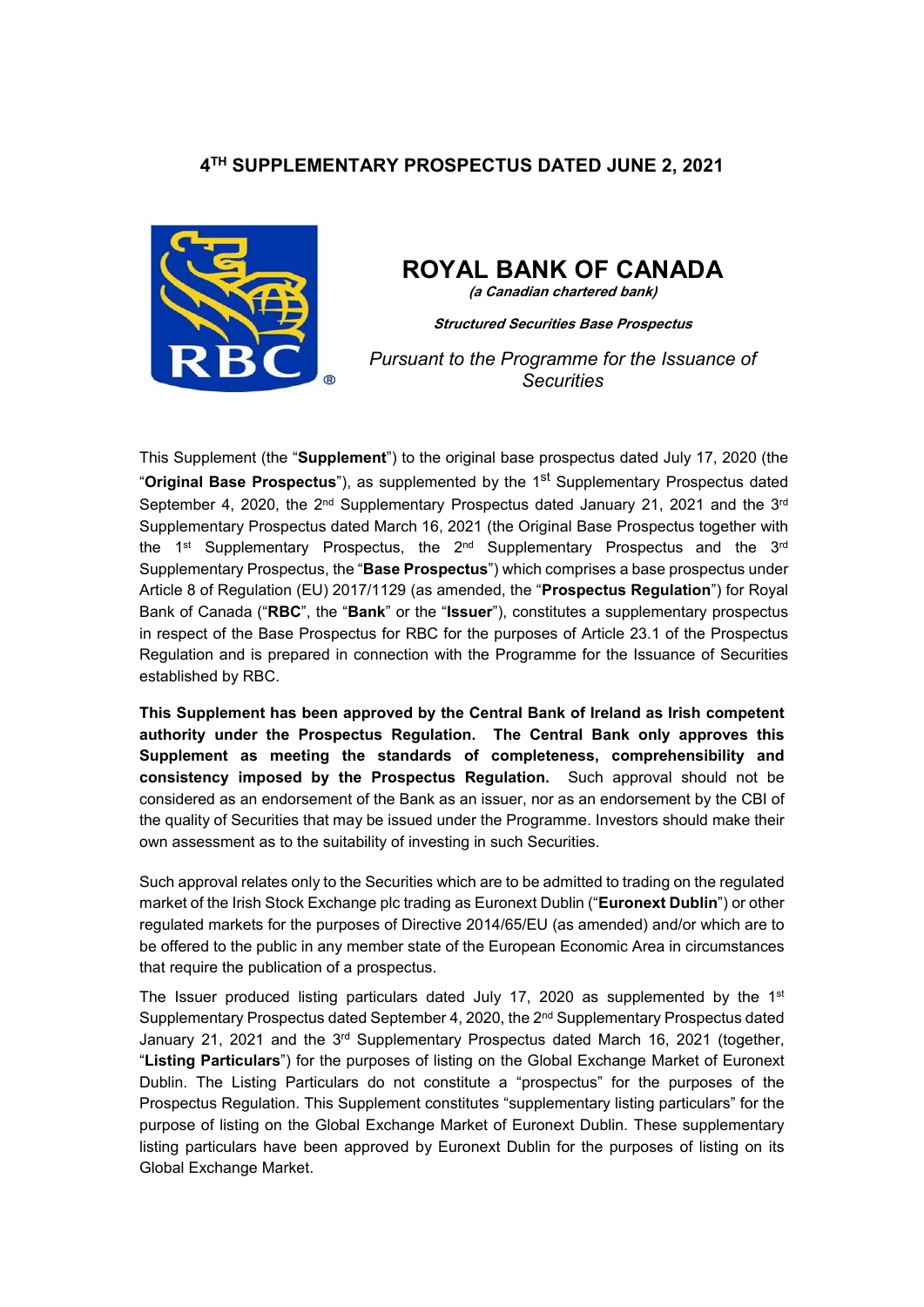Terms defined in the Base Prospectus have the same meaning when used in this Supplement. This Supplement is supplemental to, and shall be read in conjunction with, the Base Prospectus and any other supplements to the Base Prospectus issued by RBC.

RBC accepts responsibility for the information contained in this Supplement. To the best of the knowledge of RBC, the information contained in this Supplement is in accordance with the facts and does not omit anything likely to affect the import of such information.

The purpose of this Supplement is:

- (i) to incorporate by reference in the Base Prospectus the Issuer's unaudited interim condensed consolidated financial statements (the "**Second Quarter 2021 Unaudited Interim Condensed Consolidated Financial Statements**"), together with the Management's Discussion and Analysis (the "**Second Quarter 2021 MD&A**") for the three- and six-month periods ended April 30, 2021 set out in the Issuer's Second Quarter 2021 Report to Shareholders (the "**Second Quarter 2021 Report to Shareholders**"). The remainder of the Second Quarter 2021 Report to Shareholders is either covered elsewhere in the Base Prospectus or is not relevant for investors;
- (ii) following the publication of the Second Quarter 2021 Report to Shareholders, to update the statements of no significant change and no material adverse change of the Issuer; and
- (iii) following the publication of the Second Quarter 2021 Report to Shareholders, to update paragraph 3 of the section entitled "General Information" in the Base Prospectus regarding governmental, legal or arbitration proceedings which may have, or have had, a significant effect on the financial position or profitability of the Issuer or of the Issuer and its subsidiaries taken as a whole.

To the extent that there is any inconsistency between (a) any statement in this Supplement or any statement incorporated by reference into the Base Prospectus by this Supplement and (b) any other statement in, or incorporated by reference in, the Base Prospectus, the statements in (a) above will prevail.

Save as disclosed in this Supplement or in the Second Quarter 2021 Report to Shareholders incorporated by reference in the Base Prospectus by virtue of this Supplement, no significant new factor, material mistake or material inaccuracy relating to the information included in the Base Prospectus which may affect the assessment of Securities issued under the Programme has arisen or been noted, as the case may be, since the approval by the Central Bank of Ireland and Euronext Dublin of the 3<sup>rd</sup> Supplementary Prospectus dated March 16, 2021.

In circumstances where Article 23(2) of the Prospectus Regulation applies, investors who have agreed to purchase or subscribe for securities before this Supplement is published have the right, exercisable before the end of the period of three working days beginning with the working day after the date on which this Supplement was published, to withdraw their acceptances. This right to withdraw will expire by close of business on June 8, 2021.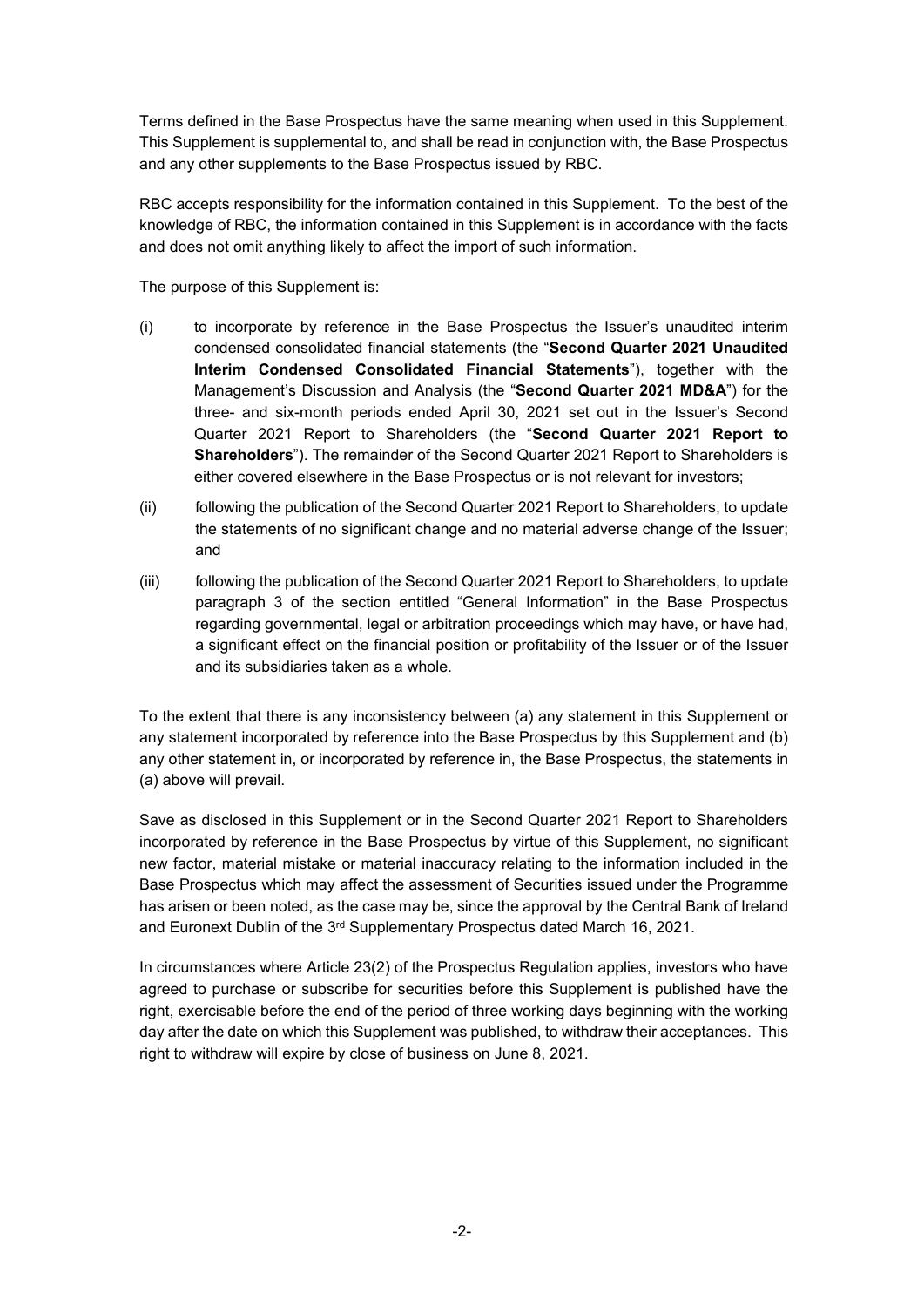### **DOCUMENTS INCORPORATED BY REFERENCE**

RBC's Second Quarter 2021 Unaudited Interim Condensed Consolidated Financial Statements, together with the Second Quarter 2021 MD&A, set out on pages 2 through 82 (excluding page 51 of the same) of the Second Quarter 2021 Report to Shareholders are, by virtue of this Supplement, incorporated in, and form part of, the Base Prospectus. The remainder of the Second Quarter 2021 Report to Shareholders is either covered elsewhere in the Base Prospectus or is not relevant for investors.

The Second Quarter 2021 Report to Shareholders, which includes the Second Quarter 2021 Unaudited Interim Condensed Consolidated Financial Statements and Second Quarter 2021 MD&A, is available for viewing at:

#### *https://www.rbc.com/investor-relations/\_assets-custom/pdf/2021q2\_report.pdf*

For the avoidance of doubt, any document incorporated by reference in the Second Quarter 2021 Report to Shareholders, including the Second Quarter 2021 Unaudited Interim Condensed Consolidated Financial Statements and Second Quarter 2021 MD&A, shall not form part of this Supplement.

The Second Quarter 2021 Report to Shareholders and copies of this document approved by the Central Bank of Ireland are available for inspection from *https://www.rbc.com/investorrelations/european-senior-notes-program.html*. Certain of the documents incorporated by reference in the Base Prospectus or this Supplement may be viewed by accessing the Issuer's disclosure documents through the Internet at the Canadian System for Electronic Document Analysis and Retrieval at *http://www.sedar.com* (an internet based securities regulatory filing system). Please note that websites and URLs referred to herein do not form part of this Supplement or the Base Prospectus.

## **STATEMENT OF NO SIGNIFICANT CHANGE**

Since April 30, 2021, the last day of the financial period in respect of which the most recent unaudited interim condensed consolidated financial statements of the Issuer have been published, there has been no significant change in the financial performance or financial position of the Issuer and its subsidiaries taken as a whole.

## **STATEMENT OF NO MATERIAL ADVERSE CHANGE**

Except as disclosed in the section entitled "Overview and outlook: Impact of COVID-19 pandemic" on pages 6 to 7 of the Second Quarter 2021 Report to Shareholders since October 31, 2020, the date of its last published audited annual consolidated financial statements, there has been no material adverse change in the prospects of the Issuer and its subsidiaries taken as a whole.